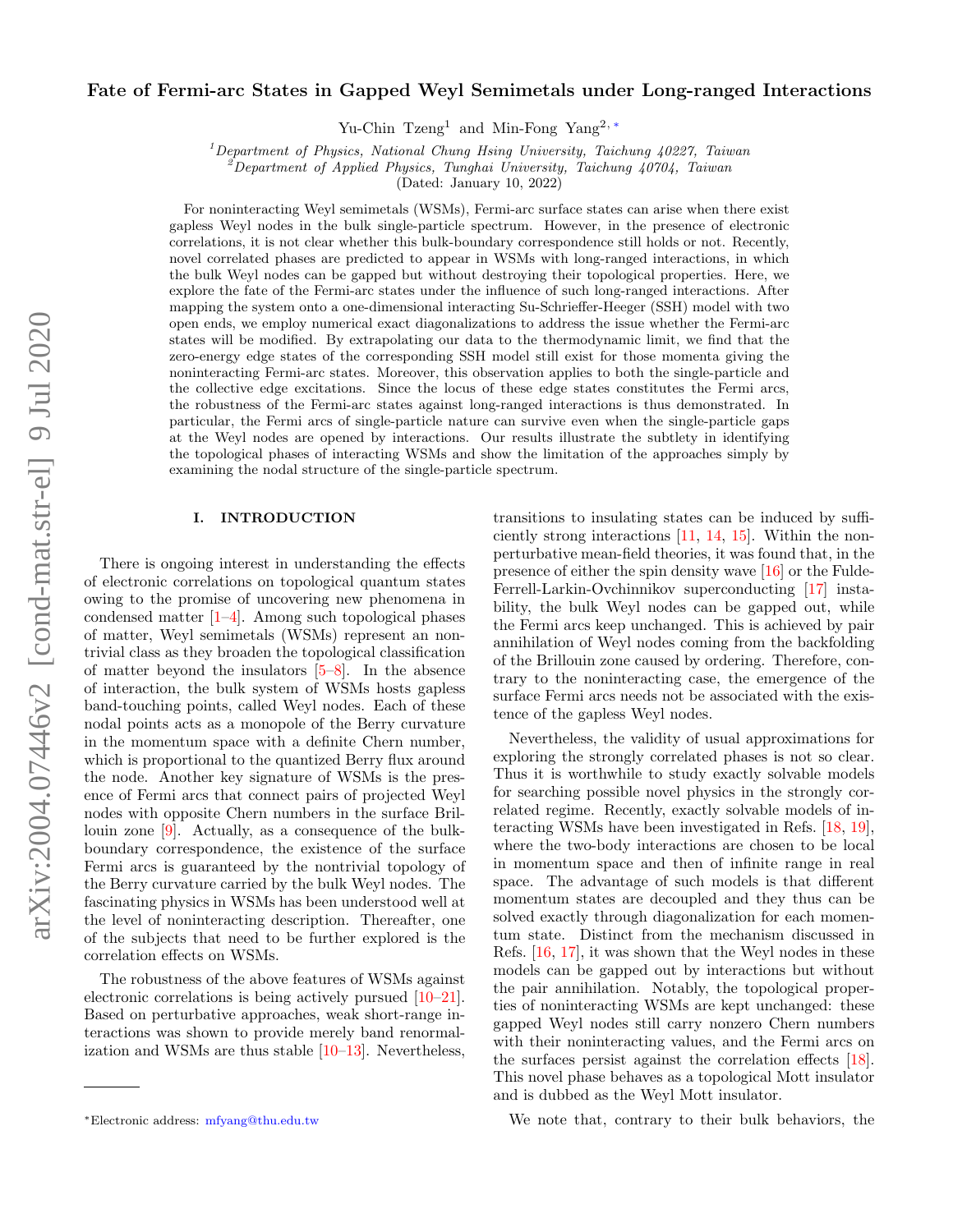surface properties (say, the Fermi arcs) of these solvable models can not be derived analytically. It is because the translational symmetry is broken in the presence of boundaries and the momenta are not good numbers any more. Usually, the Fermi arc states of the interacting WSMs are calculated by considering an equivalent single-particle Hamiltonian  $H_t$  (i.e., the so-called "topological Hamiltonian" [\[22,](#page-7-15) [23\]](#page-7-16)) under open boundary conditions [\[18,](#page-7-13) [21\]](#page-7-6). However, as pointed out in the context of topological insulators, the eigenstates of  $H_t$  have no direct physical meaning [\[24,](#page-7-17) [25\]](#page-7-18). Therefore, the Fermiarc states derived from  $H_t$  may not be real. In order to provide soild supports on the existence of the Fermi arcs in interacting WSMs, approaches other than that using  $H_t$  are thus necessary.

Moreover, as mentioned in Ref. [\[26\]](#page-7-19), the surface Fermi-arc states directly implied by quantized Hall conductances (i.e., quantized Chern numbers) consist of bosonic charge-neutral particle-hole excitations, rather than those of single-particle nature. This conclusion is drawn from the theory of quantum Hall edge states [\[27–](#page-7-20) [29\]](#page-7-21), since each two-dimensional (2D) momentum sector between a pair of Weyl nodes can be viewed as a quantum anomalous Hall insulator. That is, the topologically induced Fermi-arc states are the collective edge excitations, whose appearance cannot in general be implied by solving the effective single-particle Hamiltonian  $H_t$ .

In this paper, we revisit the issue of the correlation effects on surface Fermi-arc states of WSMs with longranged two-body interactions introduced in Refs. [\[18,](#page-7-13) [19\]](#page-7-14). In the noninteracting setting, a single pair of gapless Weyl nodes separated by a distance along the  $k_z$  direction in the momentum space is assumed. In order to construct the Fermi-arc states, we consider a finiteslab geometry with open boundary conditions in the  $x$ direction, but keeping translational symmetry along the other two transverse directions. The transverse momenta  ${\bf k}_{\perp} \equiv (k_y, k_z)$  thus remain good quantum numbers. Utilizing the fact that different momentum states are decoupled in the present case, we can solve our system once for a given  $k_{\perp}$ . As a consequence, our problem reduces to a one-dimensional (1D) interacting Su-Schrieffer-Heeger model  $[30]$  in the x direction with two open ends.

By means of exact diagonalization, we search for the edge modes within both the single-particle and the particle-hole subspaces of the Hilbert space. The singleparticle edge modes are identified by calculating the energy and the density distribution of the quasi-particle added or removed from the corresponding 1D system at half-filling. Interestingly, we find that the zero-energy edge modes of single-particle excitations still appear in the spectrum, even though the long-ranged interactions induce single-particle gaps at the nodes. Besides, these edge modes occur at the same positions on the surface Brillouin zone as those for the noninteracting Fermi arcs. Actually, there exist tiny single-particle excitation gaps for finite systems. However, their values reduce to zero after extrapolating to the thermodynamic limit. Because

the single-particle Fermi arcs are constituted by the collection of such zero-energy edge states, our findings provide direct evidences on their robustness against longranged interactions.

On the other hand, the collective edge modes can be recognized by evaluating the energy and the density distribution of the particle-hole excitations with  $\Delta \mathbf{k}_{\perp} = 0$ . As mentioned above, the zero-energy edge modes among these particle-hole excitations represent the quantum Hall edge states implied by the quantized Hall conductances. Our data show that, the same as those singleparticle surface states, the collective Fermi-arc states of particle-hole nature persist to exist as well even in the presence of long-ranged interactions. The extent of these zero-energy collective modes on the surface Brillouin zone is in agreement with the calculated results of the bulk Hall conductances [\[18\]](#page-7-13). That is, collective edge states will show up for those  $k_z$ 's such that the bulk Hall conductances (i.e., Chern numbers) keep quantized. Our findings thus indicate that the stability of the collective Fermi-arc surface states originates from the nontrivial topology encoded in the particle-hole subspace, no matter whether the single-particle gaps at the nodes are opened or not.

This paper is organized as follows. Our model Hamiltonian is introduced in Sec. II and some of its bulk properties are summarized. In the second part of this section, the 1D interacting Su-Schrieffer-Heeger model for the study of surface Fermi arcs is derived. Our numerical results are presented in Sec. III. They provide clear evidences for the robustness of the Fermi arcs against longranged interactions. We summarize our work in Sec. IV.

### II. MODEL HAMILTONIAN

For simplicity, we consider a typical two-band lattice model of WSMs [see Eq.  $(1)$ ], which host a single pair of Weyl nodes located at momenta  $\mathbf{k} = (0, 0, \pm k_{\text{Weyl}})$  in the noninteracting setting. For a fixed  $k_z$  with  $|k_z| < k_{\text{Weyl}}$ , the 2D slice of the Brillouin zone carries a nonzero Chern number  $C = 1$  and shows the quantized anomalous Hall effect, while  $C = 0$  otherwise. The region between nodes can thus be viewed as a stack of 2D Chern insulators. If we consider a finite geometry along the direction perpendicular to the z axis, there appear chiral edge states near the Fermi energy on the boundaries of these 2D Chern insulators. The collection or locus of such edge states constitutes the Fermi arcs, which terminate at the projection of the bulk Weyl nodes onto the surface Brillouin zone  $[9]$ .

Following Refs. [\[18,](#page-7-13) [19\]](#page-7-14), we explore the influence of the momentum-local two-body interactions on the surface Fermi arcs of such a two-band model of WSMs. Let's begin with the description of our system and a summary on some of its bulk properties.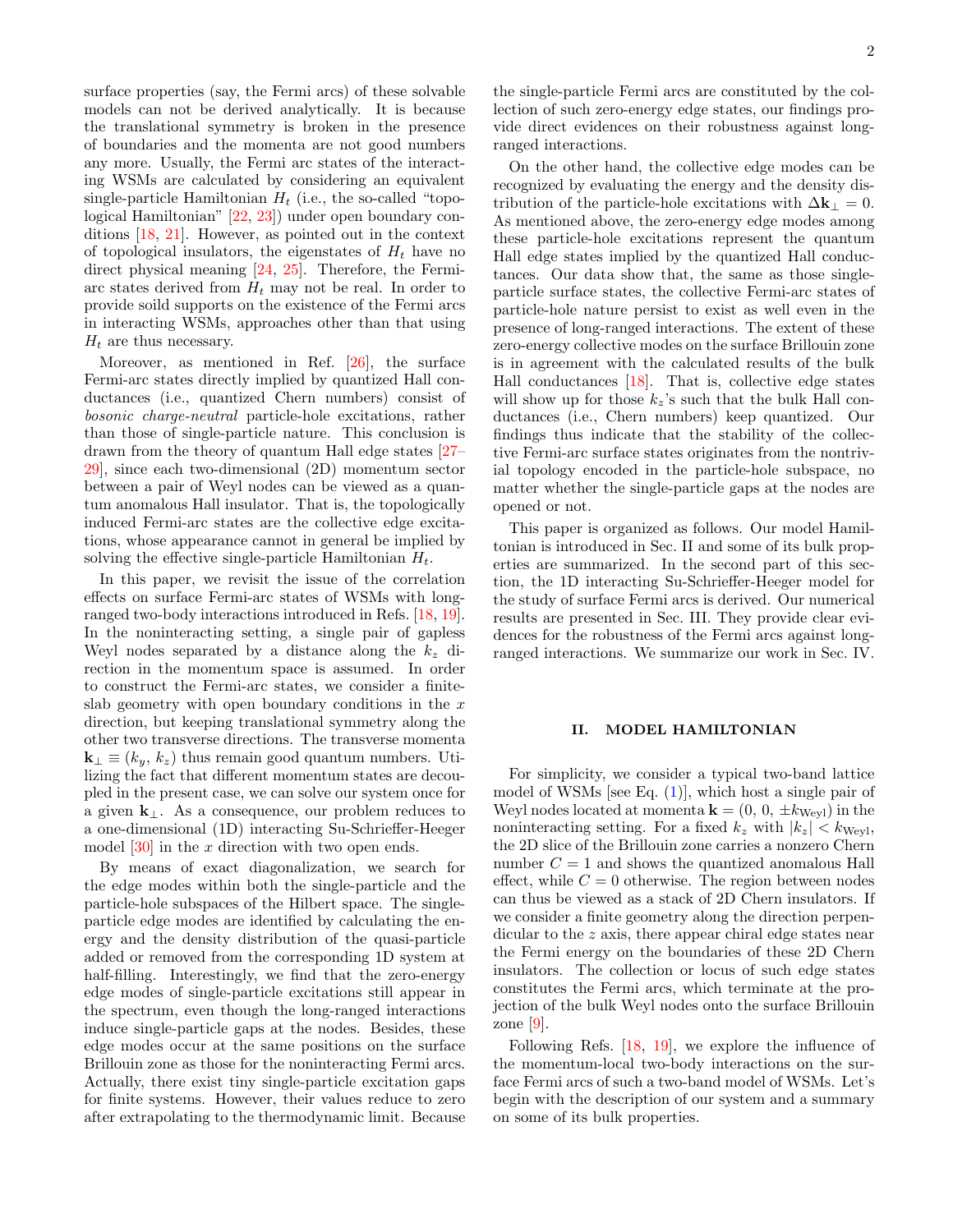### <span id="page-2-4"></span>A. Bulk excitation energies

Our model Hamiltonian under periodic boundary conditions is given by

<span id="page-2-0"></span>
$$
H = H_0 + H_U , \qquad (1)
$$

$$
H_0 = \sum_{\mathbf{k}} \sum_{\alpha,\beta} c_{\mathbf{k}\alpha}^{\dagger} [\mathbf{h}(\mathbf{k}) \cdot \boldsymbol{\sigma}]_{\alpha\beta} c_{\mathbf{k}\beta} , \qquad (2)
$$

$$
H_U = \frac{U}{2} \sum_{\mathbf{k}} (n_{\mathbf{k}\uparrow} + n_{\mathbf{k}\downarrow} - 1)^2
$$
  
=  $U \sum_{\mathbf{k}} n_{\mathbf{k}\uparrow} n_{\mathbf{k}\downarrow} - \frac{U}{2} \sum_{\mathbf{k}} (n_{\mathbf{k}\uparrow} + n_{\mathbf{k}\downarrow} - 1)$ . (3)

Here  $\sigma$  is the vector of three Pauli matrices denoting a (pseudo-)spin-1/2 operator,  $c_{\mathbf{k}\alpha}^{\dagger}$  represents the creation operator for electrons of (pseudo-)spin  $\alpha = \uparrow$  or  $\downarrow$ , and  $n_{\mathbf{k}\alpha} = c_{\mathbf{k}\alpha}^{\dagger} c_{\mathbf{k}\alpha}$ . The first part  $H_0$  describes a noninteracting two-band model of a WSM. To be specific, we take  $h(\mathbf{k}) = (M - \cos k_x - \cos k_y - \cos k_z, \sin k_x, \sin k_y)$ with  $1 < M < 3$  [\[31\]](#page-7-23). In such a case, only a single pair of Weyl nodes appears at momenta  $\mathbf{k} = (0, 0, \pm k_{Weyl})$ with  $k_{\text{Weyl}} = \arccos(M-2)$ . The second term  $H_U$  gives a Hubbard-like interaction but being local in momentum space, rather than in real space.

Because different momentum states are decoupled, the bulk properties of this interacting model can be derived exactly through diagonalizing the Hamiltonian in the number representation for each momentum k. The four eigenstates for each k are  $\{|0\rangle, b_{\mathbf{k}-}^{\dagger}|0\rangle, b_{\mathbf{k}+}^{\dagger}|0\rangle, b_{\mathbf{k}-}^{\dagger}b_{\mathbf{k}+}^{\dagger}|0\rangle\}$  with the corresponding eigenvalues  $\{U/2, -h(\mathbf{k}), h(\mathbf{k}), U/2\}$ . Here  $b_{\mathbf{k}+}^{\dagger}$  and  $b_{\mathbf{k}-}^{\dagger}$  denote the eigenmodes of the noninteracting Hamiltonian  $H_0$ ,  $|0\rangle$  is the vacuum state, and  $h(\mathbf{k}) = |\mathbf{h}(\mathbf{k})|$ . Therefore, the many-body ground state for positive  $U$  at zero temperature and half-filling becomes the state with a completely-filled lower band,  $|\Psi_0\rangle = \prod_{\mathbf{k}} b_{\mathbf{k}-}^{\dagger} |0\rangle$ . The single-particle/hole excitations,  $b_{\mathbf{k}+}^{\dagger}|\Psi_0\rangle$  and  $b_{\mathbf{k}-}|\Psi_0\rangle$ , have nonzero excitation energies  $\Delta E_{1p/1h} = h(\mathbf{k}) + U/2$ even at the Weyl nodes such that  $h(\mathbf{k}) = 0$ . The system thus behaves as a Mott insulator with a full gap. However, we note that the excitation energies of the bosonic charge-neutral particle-hole excitations,  $b_{\mathbf{k}+}^{\dagger}b_{\mathbf{k}-}|\Psi_0\rangle$ , keep their noninteracting values  $\Delta E_{\rm ph}$  =  $2h(\mathbf{k})$ , which become zero at the Weyl nodes. That is, while the single-particle/hole excitations are always gapful, this interacting WSM retains its *gapless* Weyl nodes from the viewpoint of particle-hole excitations.

# real-space form and then impose the open boundary conditions. Here we take a finite size of  $L$  sites in the  $x$ direction. By employing Fourier transform in the x direction,  $\tilde{c}_{j\mathbf{k}_{\perp}\alpha} = (1/\sqrt{L}) \sum_{k_x} e^{ik_x j} c_{\mathbf{k}\alpha}$ , the Hamiltonian for a given transverse momentum  $\mathbf{k}_{\perp} \equiv (k_y, k_z)$  reduces to a 1D tight-binding form, where  $j = 1, \ldots, L$  labels the sites in the  $x$  direction. After imposing the the open boundary conditions by dropping off the boundary hopping terms, the resulting 1D model with two open ends becomes

<span id="page-2-3"></span><span id="page-2-1"></span>
$$
\mathcal{H}(\mathbf{k}_{\perp}) = \mathcal{H}_0(\mathbf{k}_{\perp}) + \mathcal{H}_U(\mathbf{k}_{\perp})
$$
 (4)

with

$$
\mathcal{H}_0(\mathbf{k}_{\perp}) = -\sum_{i=1}^{L-1} \left( \tilde{c}_{i\uparrow}^{\dagger} \tilde{c}_{i+1\downarrow} + \text{h.c.} \right) + t_{\mathbf{k}_{\perp}} \sum_{i=1}^{L} \left( \tilde{c}_{i\uparrow}^{\dagger} \tilde{c}_{i\downarrow} + \text{h.c.} \right) + h_{\mathbf{k}_{\perp}} \sum_{i=1}^{L} \left( \tilde{c}_{i\uparrow}^{\dagger} \tilde{c}_{i\uparrow} - \tilde{c}_{i\downarrow}^{\dagger} \tilde{c}_{i\downarrow} \right) \tag{5}
$$

and

$$
\mathcal{H}_U(\mathbf{k}_{\perp}) = \frac{U}{L} \sum_{d=1}^{L-1} \sum_{i=1}^{L-d} \sum_{j=d+1}^{L} \left[ \tilde{c}_{i+d\uparrow}^{\dagger} \tilde{c}_{i\uparrow} \tilde{c}_{j-d\downarrow}^{\dagger} \tilde{c}_{j\downarrow} + (\uparrow \leftrightarrow \downarrow) \right] + \frac{U}{L} \sum_{i,j=1}^{L} \tilde{n}_{i\uparrow} \tilde{n}_{j\downarrow} - \frac{U}{2} \sum_{i=1}^{L} (\tilde{n}_{i\uparrow} + \tilde{n}_{i\downarrow} - 1) .
$$
\n(6)

<span id="page-2-2"></span>Here the labels of the transverse momentum  ${\bf k}_{\perp}$  in the fermion operators is suppressed for simplification and  $\tilde{n}_{i\alpha} = \tilde{c}_{i\alpha}^{\dagger} \tilde{c}_{i\alpha}$ . The two parameters in Eq. [\(5\)](#page-2-1) are given by  $t_{\mathbf{k}_{\perp}} = \overline{M} - \cos k_y - \cos k_z$  and  $h_{\mathbf{k}_{\perp}} = \sin k_y$ . We note that the non-interacting part  $\mathcal{H}_0(\mathbf{k}_\perp)$  is equivalent to the Su-Schrieffer-Heeger model [\[30\]](#page-7-22) with an alternating on-site potential. The first term of  $\mathcal{H}_U(\mathbf{k}_+)$  describes the correlated hopping for up and down (pseudo-)spins with the same distances d but in opposite directions. The second term in Eq. [\(6\)](#page-2-2) comes from the zero-distance  $d = 0$  hopping, which reduces to the density-density interactions between different spin components.

While the model in Eq. [\(1\)](#page-2-0) under periodic boundary conditions can be solved analytically, the corresponding one under open boundary conditions cannot. In this paper, numerically exact diagonalization is employed to search possible edge states at zero energy for the corresponding 1D models in Eq. [\(4\)](#page-2-3). The collection of such zero-energy edge states constitutes the surface Fermi arcs of our interacting WSM.

### B. One-dimensional model for the study of surface Fermi arcs

In order to construct the Fermi arc surface states, we need to consider a finite-slab geometry with open boundaries. To this end, we first transform Eq.  $(1)$  into its

# III. RESULTS

In the present calculations, we set  $M = 2$  such that  $k_{\text{Wevl}} = \pi/2$ . The system sizes under consideration are up to  $L = 16$ . In the following, we focus on the  $U = 2$ case. The results for other  $U$ 's are qualitatively the same.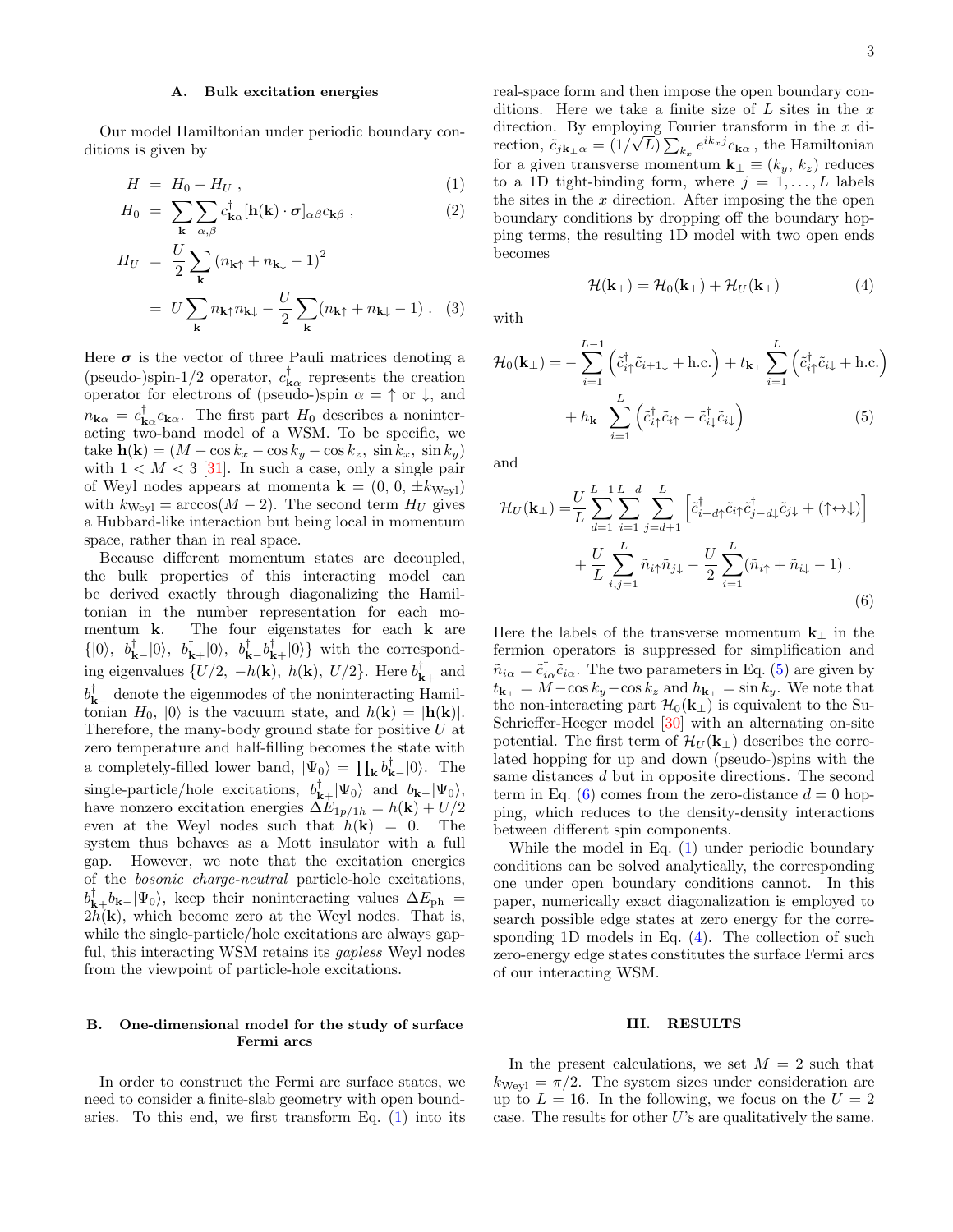Due to the conservation of total particle number, subspaces of the Hilbert space with different particle numbers are decoupled. One can thus diagonalize  $\mathcal{H}(\mathbf{k}_{\perp})$  for each subspace with a fixed number  $N$  of electrons. The largest subspace takes place at half-filling  $N = L$  and its dimension is about  $6 \times 10^8$  for  $L = 16$ .

### <span id="page-3-1"></span>A. Single-particle Fermi arcs

To show the existence of the single-particle edge states lying between two bulk bands, the quasi-particle and the quasi-hole energies, defined by  $\epsilon_+ \equiv \mathcal{E}_0(N = L + 1)$  –  $\mathcal{E}_0(N = L)$  and  $\epsilon_- \equiv \mathcal{E}_0(N = L) - \mathcal{E}_0(N = L - 1)$ , are calculated. Here  $\mathcal{E}_0(N)$  denotes the ground energy of the 1D model in Eq.  $(4)$  with N electrons. The appearance of the in-gap edge states can be recognized when  $\epsilon_+$  and  $\epsilon_-\$  deviate from their bulk values,

$$
\epsilon_{\pm}^{\text{bulk}} = \pm \min_{k_x} \{ \Delta E_{1p/1h} \}
$$
  
= 
$$
\pm \left[ \sqrt{\sin^2 k_y + (1 - \cos k_y - \cos k_z)^2} + U/2 \right],
$$

for the present case of  $M = 2$ .

Before presenting our numerical results, some symmetry properties of our 1D lattice model  $\mathcal{H}(\mathbf{k}_{\perp})$  in Eq. [\(4\)](#page-2-3) are discussed in order. First,  $\mathcal{H}(\mathbf{k}_{\perp})$  is invariant under the parity transformation  $\mathcal{P}: \tilde{c}_{i\alpha} \to \tilde{c}_{L-i+1,-\alpha}$  in combination with  $k_y \rightarrow -k_y$ . The energy spectrum will thus be symmetric with respect to the  $k_y = 0$  axis. Second,  $\mathcal{H}(\mathbf{k}_{\perp})$  is invariant under the operation combining the parity transformation  ${\mathcal P}$  with the particle-hole transformation:  $\tilde{c}^{\dagger}_{i\uparrow} \leftrightarrow \tilde{c}_{i\uparrow}$  and  $\tilde{c}^{\dagger}_{i\downarrow} \leftrightarrow -\tilde{c}_{i\downarrow}$ . Therefore, the quasi-particle and the quasi-hole excitation energies,  $\epsilon_+$ and  $|\epsilon_-|$ , above the ground-state energy will be the same. That is, the energy spectrum will become symmetric with respect to  $\epsilon = 0$ .

In Fig. [1,](#page-3-0)  $\epsilon_+$  and  $\epsilon_-$  as functions of  $k_y$  for  $k_z = \pi/4$ and  $3\pi/4$  are displayed for the case of  $U = 2$ . For comparison, the results for the noninteracting  $(U = 0)$  case are shown as well. It is clear that our findings do respect the symmetries mentioned above. The  $U = 0$  results can be derived analytically. When  $|k_z| < k_{\text{Weyl}}$ , the effective 2D system at a fixed  $k_z$  acts as a Chern insulator with a Chern number  $C = 1$  and thus supports a pair of chiral edge modes. The edge modes emerge around  $k_y = 0$  with the dispersions  $\epsilon = \pm \sin k_y$ . On the other hand, when  $k_{\text{Weyl}} < |k_z| < \pi$ , the effective 2D system behaves as a  $C = 0$  trivial insulator, in which there exists no edge state and the quasi-particle/quasi-hole energies must equal to their bulk values. As seen from Fig. [1,](#page-3-0) our numerical data for the  $U = 0$  case fairly reproduce the analytic predictions.

After turning on the interaction  $U$ , the conclusions are qualitatively unchanged. The calculated quasiparticle/quasi-hole energies for  $k_z = 3\pi/4 > k_{\text{Wev}}$  agree well with their bulk values  $\epsilon_{\pm}^{\text{bulk}}$  and thus no edge state appears. Interestingly, when  $k_z = \pi/4 < k_{Weyl}$ , the edge



<span id="page-3-0"></span>FIG. 1: Quasi-particle and quasi-hole energies,  $\epsilon_+$  and  $\epsilon_-$ , at two different U's as functions of  $k_y$  for  $k_z = \pi/4 \leq k_{\text{Weyl}}$  and  $3\pi/4$ (> k<sub>Weyl</sub>). Here the system size  $L = 16$  and  $k_{Weyl} = \pi/2$ for  $M = 2$ . The upper panels show the  $U = 0$  cases, while the lower ones give those for  $U = 2$ . Black open triangles represent  $\epsilon_+$  and black open circles show  $\epsilon_-$ . The green lines denote the corresponding bulk values  $\epsilon_{\pm}^{\text{bulk}}$ . The shadow regions indicate the quasi-particle/hole bands bounded by  $\epsilon_{\pm}^{\text{bulk}}$ . For  $U = 0$  case with  $k_z = \pi/4$ , the red (blue) line shows the dispersion relation of the noninteracting edge states,  $\epsilon = \sin k_y$  $(\epsilon = -\sin k_y)$ , for  $|k_y| \leq 0.4\pi$ .

modes around  $k_y = 0$  are not destroyed by interactions. Nevertheless, the correlation effect makes the slopes of their dispersions around  $k_y = 0$  being steeper. This is consistent with the enhanced bulk gap due to electronic correlations. We note that the calculated single-particle gap  $\Delta_1$  defined by the minimal value of the energy difference  $\epsilon_+ - \epsilon_-$  can have a tiny nonzero value due to finite-size effects. As shown below (Fig. [3\)](#page-4-0), this value approaches zero in the thermodynamic limit, and then the zero-energy edge modes indeed show up in the spectrum. Therefore, our findings clearly demonstrate the robustness of zero-energy single-particle edge modes against the long-ranged interaction U.

To further identify the in-gap states around  $k_y = 0$ for  $k_z = \pi/4$  as edge modes, we need to show that the densities of these quasi-particle/quasi-hole states do distribute near the edges only. The density profile of one electron added is defined as  $\delta n_i^+ = \langle \tilde{n}_i \rangle_{N=L+1} - \langle \tilde{n}_i \rangle_{N=L}$ and that of an extra hole is  $\delta n_i^{\dagger} = \langle \tilde{n}_i \rangle_{N=L} - \langle \tilde{n}_i \rangle_{N=L-1}$ . Here  $\tilde{n}_i = \sum_{\alpha} \tilde{c}^{\dagger}_{i\alpha} \tilde{c}_{i\alpha}$  is the total electron number operator on site i and  $\langle \tilde{n}_i \rangle_N$  denotes its expectation value with respect to the ground state with  $N$  electrons. The values of  $\delta n_i^+$  and  $\delta n_i^-$  describe how an added particle or hole distributes itself in the system.

Our findings of  $\delta n_i^+$  and  $\delta n_i^-$  at  $U = 2$  for the states with a typical value of  $k_y$  around  $k_y = 0$  are shown in Fig. [2](#page-4-1) for both the cases of  $k_z = \pi/4$  and  $3\pi/4$ . Again, the data for the  $U = 0$  case are displayed as well for com-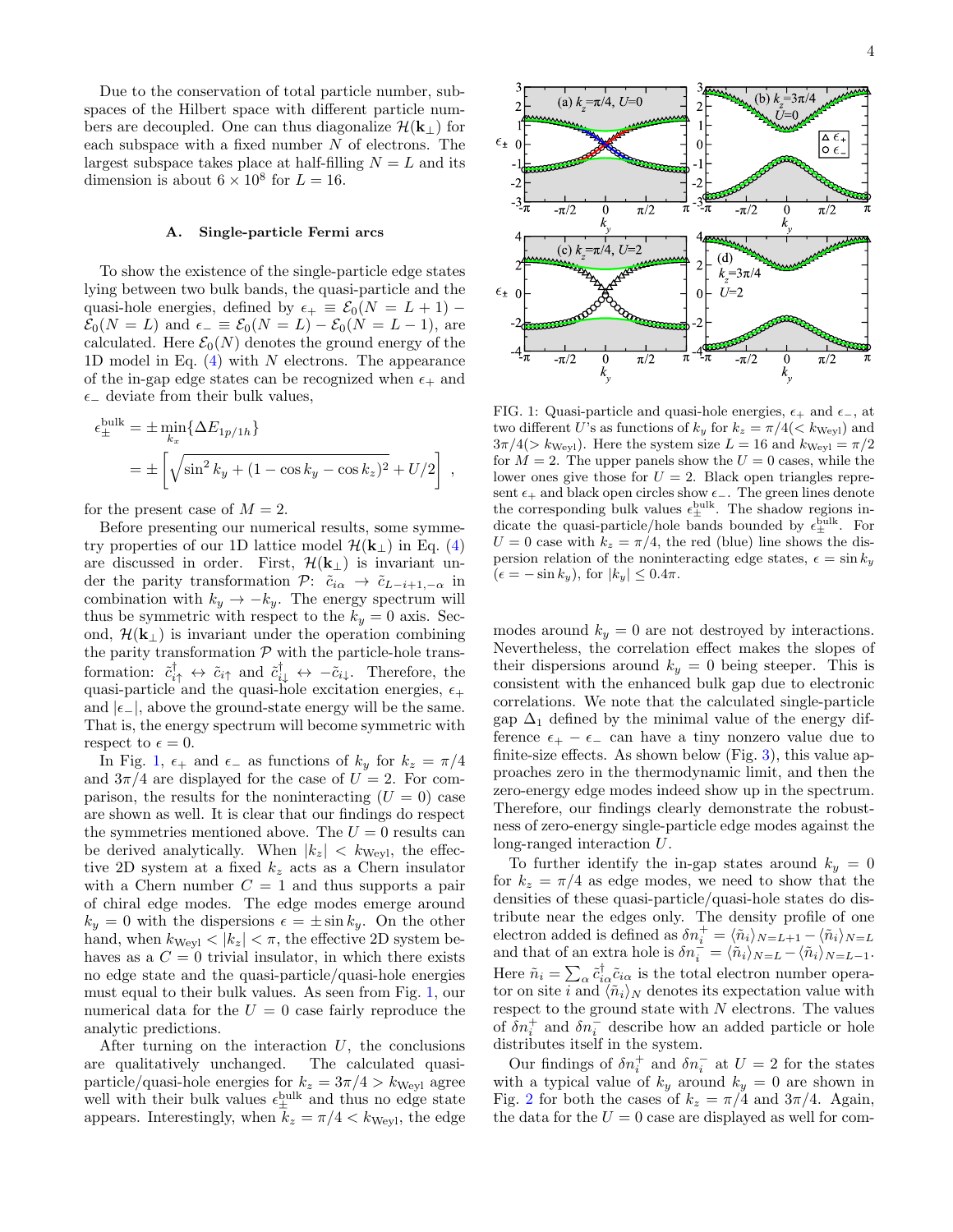

<span id="page-4-1"></span>FIG. 2: Density profiles  $\delta n_i^{\pm}$  at two different U's of an extra particle or hole for the states with  $k_y = 0.05\pi$  for both the cases of  $k_z = \pi/4$  and  $3\pi/4$ . Here  $L = 16$ . The upper panels show the  $U = 0$  cases, while the lower ones gives those for  $U=2$ .

parison. When  $k_z = 3\pi/4 > k_{\text{Wev1}}$ , no matter whether the interaction  $U$  is present or not, the extra particle/hole always distributes itself in the center of the lattice system. It shows that these quasi-particle/quasi-hole states indeed describe the bulk states, in support of the energy perspective discussed above. For  $k_z = \frac{\pi}{4} < k_{\text{Weyl}}$ , we find that the added particle/hole locates on one or the other edge even in the presence of the long-ranged interaction U. Moreover, the density profiles for the  $U = 2$ case modify little as compared to the noninteracting case. Therefore, the in-gap states for  $k_z = \pi/4$  do behave as edge modes and they are stable against electronic correlations.

The Fermi arc is constituted by the collection or locus of the zero-energy edge states. In the noninteracting limit, this line segment ends at the projection of the bulk Weyl nodes onto the surface Brillouin zone. It has been shown in Fig. [1](#page-3-0) that, for a specific  $k_z = \pi/4$ , the zeroenergy edge modes, indicated by vanishing single-particle gap  $\Delta_1$ , persist upon the interaction effect. We now extend such discussions to other  $k_z$ 's and determine the whole Fermi arc for the present interacting model.

In Fig. [3,](#page-4-0) the single-particle gaps  $\Delta_1$  for all  $k_z$ 's within the Brillouin zone are displayed for the case of  $U = 2$ . For comparison, the results for the noninteracting  $(U =$ 0) case are shown as well. As illustrated in Fig. [1,](#page-3-0) the possible zero-energy modes always occur at  $k_y = 0$ . We thus fix  $k_y = 0$  in our calculations of  $\Delta_1$ . Besides,  $M = 2$ is assumed such that  $k_{\text{Weyl}} = \pi/2$ . The  $U = 0$  results can be derived analytically. When  $|k_z| < \pi/2$ ,  $\Delta_1 = 0$ because of the appearance of a pair of degenerate chiral edge mode at  $k_y = 0$  [cf. Fig. [1\(](#page-3-0)a)]. On the other hand, when  $\pi/2 < |k_z| \leq \pi$ , there exists no edge mode and the quasi-particle/quasi-hole energies agree well with their bulk values  $\epsilon_{\pm}^{\text{bulk}}$  such that  $\Delta_1 = 2 \left[ \epsilon_{+}^{\text{bulk}} \right]_{k_y=0}$ , which reduces to  $\Delta_1 = 2 |\cos k_z|$  for the present case of  $M = 2$ .



<span id="page-4-0"></span>FIG. 3: Size dependence of the single-particle gap  $\Delta_1 = \epsilon_+$  $\epsilon_-$  as functions of  $k_z$  for (a)  $U = 0$  and (c)  $U = 2$ . The extrapolation of  $\Delta_1$  to the thermodynamic limit for  $k_z$  = 0.6π, 0.55π, 0.5π, 0.45π, and 0.4π from top to bottom are shown in (b) and (d), respectively. Here we take  $M = 2$  (thus  $k_{Weyl} = \pi/2$  and  $k_y = 0$ . We fit the data in (b) and (d) with a quadratic function  $f(L) = a_0 + a_1(1/L) + a_2(1/L)^2$ , except those of  $|k_z| < \pi/2$  in (b), in which the exponential function  $f(L) = a \exp(-bL)$  is employed.

That is, the Fermi arc at  $U = 0$  extends from  $k_z = -\pi/2$ to  $\pi/2$ . As seen from Fig. [3,](#page-4-0) our data agree with the analytic predictions, while visible deviation due to finitesize effects is observed around  $k_z = \pm \pi/2$ . Nevertheless, after extrapolating to the thermodynamic limit with  $L\rightarrow$ ∞, the agreement becomes excellent.

When the long-ranged interaction  $U$  is turned on, for  $\pi/2 < |k_z| \leq \pi$ , the calculated  $\Delta_1$  again agrees well with the analytic prediction  $\Delta_1 = 2 \left[ \epsilon_+^{\text{bulk}} \right]_{k_y=0} =$  $2|\cos k_z| + U$ . However, for  $|k_z| \leq \pi/2$ , enhanced finitesize effects are observed in our calculations [\[32\]](#page-7-24). While  $\Delta_1$  is found to be always nonzero up to our maximum size  $L = 16$ , its extrapolated values for  $|k_z| \leq 0.4\pi$  does reduce to zero. We note that the edge states are expected to be more and more delocalized when  $k_z$  approaches the Weyl nodes at  $k_z = \pm \pi/2$ . Therefore, severe finite-size effects exist around the Weyl nodes and calculations for much larger sizes are necessary to reduce such effects. Nevertheless, our findings strongly suggest that the Fermi arcs for nonzero U have the same extent as those in the noninteracting case. We thus conclude that, except the renormalized dispersions, the single-particle Fermi arcs receive no modification by the long-ranged interaction.

It appears that our conclusion disagrees with that obtained in Ref. [\[19\]](#page-7-14), where a gap opening in the singleparticle Fermi-arc states is observed for a slightly different model. Actually, after a necessary correction to their model Hamiltonian, gapless single-particle Fermi arcs will be recovered. That is, the same conclusion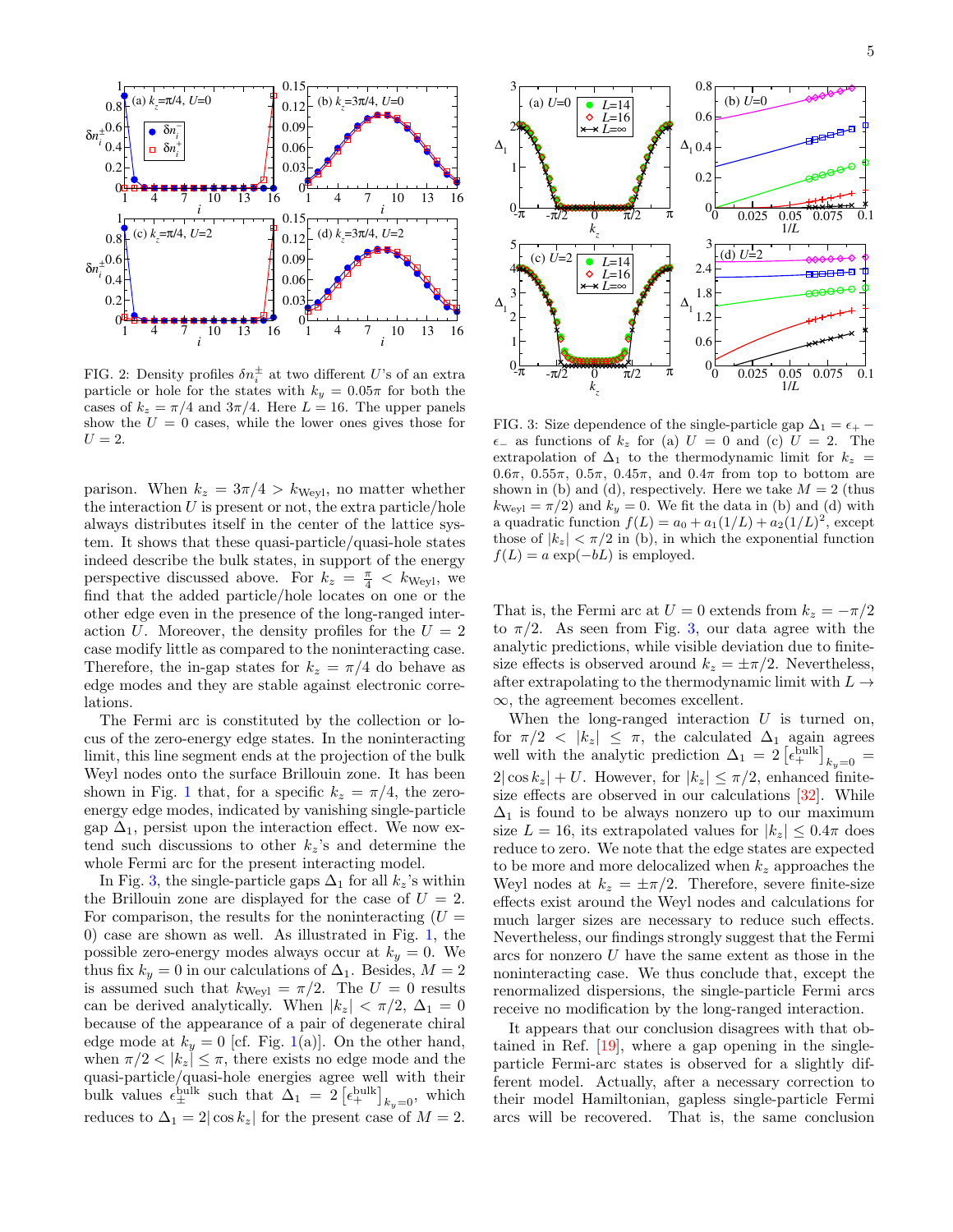can be reached even when other long-ranged interactions different from the present model are taken. Instead of Eq.  $(6)$ , the authors in Ref. [\[19\]](#page-7-14) consider the following interaction term to simplify their calculations,

<span id="page-5-0"></span>
$$
\widetilde{\mathcal{H}}_U(\mathbf{k}_{\perp}) = \frac{U(k_z)}{2} \left[ \sum_{i=1}^L (\widetilde{n}_{i\uparrow} + \widetilde{n}_{i\downarrow} - 1) \right]^2.
$$
 (7)

Because this long-ranged density-density interaction depends only on the total particle number  $\tilde{N} = \sum_{i=1}^{L} (\tilde{n}_{i\uparrow} +$  $\tilde{n}_{i\downarrow}$ ), it is clear that both the quasi-particle and the quasi-hole energies,  $\epsilon_+$  and  $\epsilon_-$ , will be pushed away from the Fermi level by  $U(k_z)/2$  for those  $k_z$ 's with nonzero  $U(k_z)$ 's. This gives a gap opening of  $U(k_z)$  for the noninteracting Fermi-arc states. However, the form in Eq. [\(7\)](#page-5-0) is improper physically. For many-body states with a fixed particle density  $N/L = 1 \pm \delta \rho$ , where  $\delta \rho$  denotes the density deviation from half-filling, this interaction term gives a contribution in energy density,  $U(k_z)(\delta \rho)^2 L/2$ , which becomes infinite in the thermodynamic limit,  $L \to \infty$ . In order to keep the energy density being an intensive quantity, a factor  $1/L$  needs to be added in Eq. [\(7\)](#page-5-0), i.e.,  $\mathcal{H}_U \rightarrow \mathcal{H}_U / L$ . The single-particle gap thus becomes  $U(k_z)/L$ , which vanishes in the thermodynamic limit. Therefore, the corrected results are actually in agreement with ours.

### B. Collective Fermi arcs of particle-hole nature

While the Weyl nodes are gapped out by the longranged interactions, the Hall conductance (and thus the Chern number) for each 2D momentum sector between the nodes remains its quantized value [\[18\]](#page-7-13). According to the theory of quantum Hall edge states [\[27–](#page-7-20)[29\]](#page-7-21), there must exist chiral edge modes on the boundaries of these 2D sectors. Notice that, instead of quasiparticle excitations, those edge modes are the capillary waves, whose dynamics is described by a 1D chiral boson theory. That is, the Fermi arc states implied by nonzero Chern number are constituted by the collective edge excitations, rather than the single-particle ones. Since the topological Chern number of the bulk system is not affected by the longranged interactions, the collective Fermi arcs of particlehole nature are expected to maintain their noninteracting structures.

To verify this conclusion, we evaluate the particlehole excitation energies  $\Delta \mathcal{E}_{ph} = \mathcal{E}_1 - \mathcal{E}_0$  for the cases of nonzero U's. Here  $\mathcal{E}_0$  ( $\mathcal{E}_1$ ) denotes the energy of the ground state (first-excited state) for the 1D model in Eq. [\(4\)](#page-2-3) at half-filling. Because the particle number is fixed, the excited states should represent the particlehole excitations. The appearance of the edge modes can be recognized once  $\Delta \mathcal{E}_{\text{ph}}$  deviates the corresponding bulk value. From the discussions at the end of Sec. [II A,](#page-2-4) the lowest excitation energy of the bulk particle-hole excitation at zero momentum transfer for a given set of  $k_y$  and



<span id="page-5-1"></span>FIG. 4: Size dependence of particle-hole excitation energies  $\Delta \mathcal{E}_{\text{ph}}$  at  $U = 2$  as functions of  $k_y$  for (a)  $k_z = \pi/4 \leq k_{\text{Weyl}}$ and (b)  $3\pi/4$ (> k<sub>Weyl</sub>). Here we take  $M = 2$  such that  $k_{\text{Weyl}} = \pi/2$ . The green lines denote the corresponding bulk values  $\Delta E_{\rm ph}^{\rm bulk}$ . Panels (c) and (d) show the density profiles  $\delta n_i$  of the particle-hole excitations at  $U = 2$  with  $k_y = 0.05\pi$ for the cases of  $k_z = \pi/4$  and  $3\pi/4$ , respectively. Here the data for  $L = 16$  are presented. Panel (e) displays the size dependence of the particle-hole gap  $\Delta_{\rm ph}$  as functions of  $k_z$ for  $U = 2$ . The extrapolation of  $\Delta_{\rm ph}$  to the thermodynamic limit for  $k_z = 0.6\pi, 0.55\pi, 0.5\pi, 0.45\pi, \text{ and } 0.4\pi$  from top to bottom is shown in (f). The data in (f) are fitted with a quadratic function  $f(L) = a_0 + a_1(1/L) + a_2(1/L)^2$ , except those of  $|k_z| < \pi/2$ , in which the exponential function  $f(L) = a \exp(-bL)$  is employed.

 $k_z$  can be obtained by

$$
\Delta E_{\rm ph}^{\rm bulk} = \min_{k_x} \{2h(\mathbf{k})\}
$$

$$
= 2\sqrt{\sin^2 k_y + (1 - \cos k_y - \cos k_z)^2}
$$

for the present case of  $M = 2$ . This expression is valid no matter whether  $U$  is zero or not. We note that, different from the cases of  $\epsilon_{\pm}^{\text{bulk}}$ , the bulk value of the particlehole excitation energy  $\Delta E_{\text{ph}}^{\text{bulk}}$  can approach zero at the Weyl nodes with  $k_y = 0$  and  $k_z = \pm \pi/2$ , even when U is nonzero.

Our results of  $\Delta \mathcal{E}_{\text{ph}}$  as functions of  $k_y$  for  $k_z = \pi/4$ and  $3\pi/4$  $3\pi/4$  are shown in Figs. 4 (a) and (b) for the  $U = 2$ case. Because of the symmetry in the energy spectrum mentioned in the last subsection, only the data for  $0 \leq$  $k_y < \pi$  are plotted. As illustrated in Fig. [4](#page-5-1) (a), we find that the edge modes do appear around  $k_y = 0$  for  $k_z$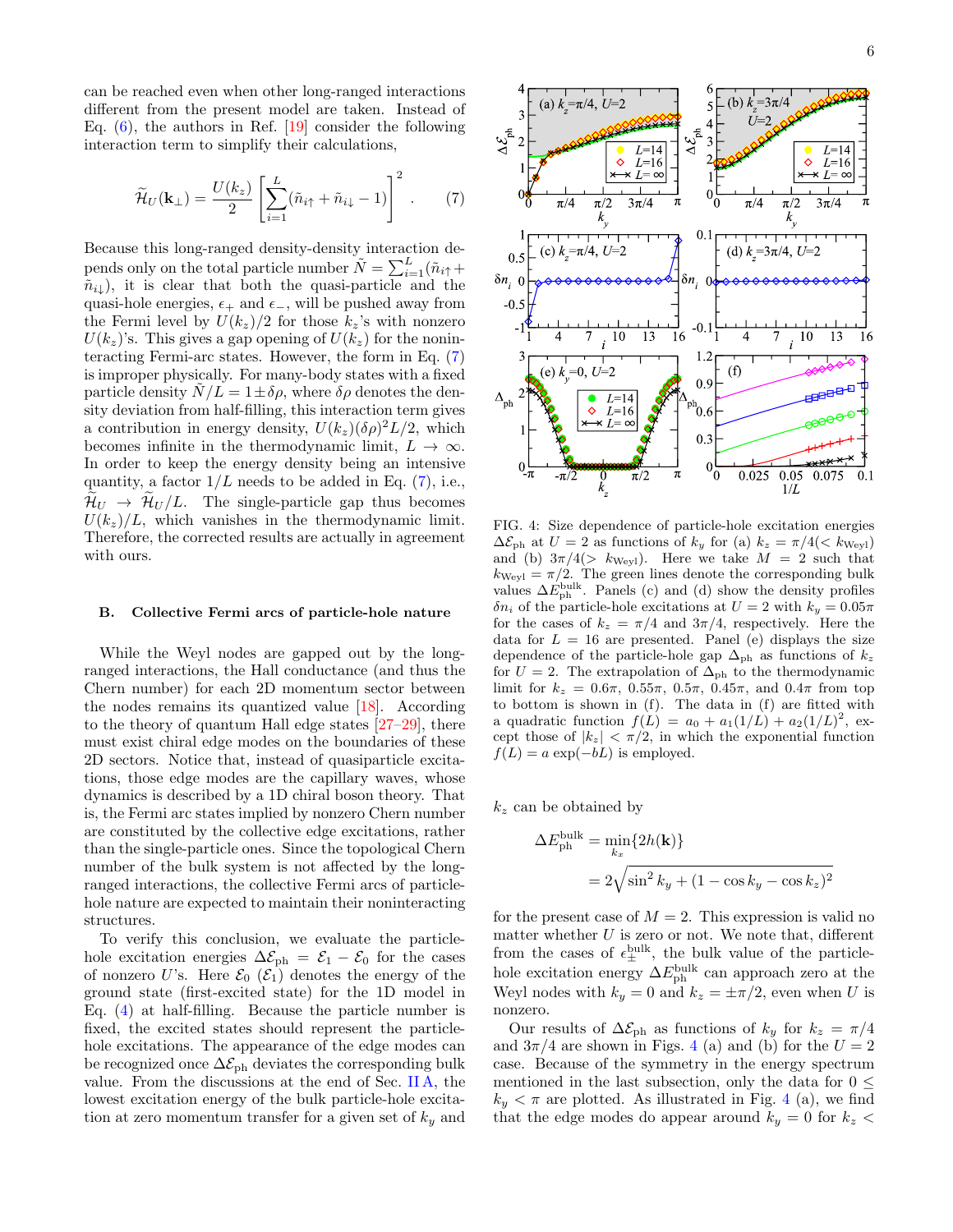$k_{\text{Weyl}}$  even in the presence of long-ranged interactions. Notably, the calculated energies of bulk excitations for either  $k_z < k_{Weyl}$  or  $k_z > k_{Weyl}$  experience considerable finite-size effects. Nevertheless, their values agree well with the analytic predictions after extrapolating to the thermodynamic limit.

To show the in-gap excited states around  $k_y = 0$  for  $k_z = \pi/4$  being the edge modes, their density profiles  $\delta n_i = \langle \tilde{n}_i \rangle_1 - \langle \tilde{n}_i \rangle_0$  are calculated as well. Here  $\langle \cdots \rangle_0$ and  $\langle \cdots \rangle_1$  denote the expectation values with respect to the ground state and the first-excited state at halffilling, respectively. Our result at  $U = 2$  for the state with  $k_z = \pi/4$  and a typical value of  $k_y$  around  $k_y = 0$  is displayed in Fig. [4](#page-5-1) (c). For comparison, the counterpart for the case of  $k_z = 3\pi/4$  $k_z = 3\pi/4$  is plotted in Fig. 4 (d). As illustrated in the figure, the in-gap states around  $k_y = 0$ for  $k_z = \pi/4$  do behave as edge states, in agreement with the energy perspective. Besides, the disturbed density shows a nonlocal charge transfer from one end to the other. That is, this particle-hole excitation implies the quantized charge pumping via the twisted boundary condition in the y direction with a twist angle  $\phi = 2\pi$ . Such a charge pumping process is expected, since the 2D sector at  $k_z = \pi/4$  behaves as a quantum Hall system with quantized Hall conductance.

Finally, we determine the extent of the collective Fermi arcs constituted by the collection of the zero-energy edge states of particle-hole excitations. Similar to the discussions in Fig. [3,](#page-4-0) this can be achieved by evaluating the particle-hole gap  $\Delta_{\rm ph}$  defined by the minimal value of  $\Delta \mathcal{E}_{\text{ph}}$ . Therefore, the locus of the states with  $\Delta_{\text{ph}} = 0$  in the surface Brillouin zone gives the collective Fermi arc. As observed in Figs. [4](#page-5-1) (a) and (b), the states with the smallest  $\Delta \mathcal{E}_{\text{ph}}$  always occur at  $k_y = 0$ . We thus fix  $k_y = 0$ in our calculations of  $\Delta_{\rm ph}$  [\[33\]](#page-8-0). Here  $k_{\rm Weyl} = \pi/2$  because  $M = 2$  is assumed. Our findings of  $\Delta_{\rm ph}$  as functions of  $k_z$ for the case of  $U = 2$  are displayed in Fig. [4](#page-5-1) (e). Because  $\Delta_{\rm ph} = \Delta_1$  for  $U = 0$ , the results of  $\Delta_{\rm ph}$  for the noninteracting case can directly refer to Fig. [3](#page-4-0) (a). We find that the zero-energy edge states of particle-hole excitations appear when  $k_z$  lies between two Weyl nodes even in the presence of long-ranged interactions. As compared to the single-particle counterparts in Fig.  $3(c)$  $3(c)$ , the particle-hole gaps within  $|k_z| < \pi/2$  are found to receive less finite-size effects [\[32\]](#page-7-24). As mentioned before, the occurrence of such collective zero-energy edge states is actually guaranteed by the nonzero Hall conductances. Our findings provide a numerical support on this bulk-boundary correspondence in terms of collective excitations.

### IV. CONCLUSIONS AND DISCUSSIONS

In summary, by means of numerical exact diagonalizations, we provide clear evidences on the existence of the Fermi-arc surface states even when the bulk Weyl nodes are gapped out by the long-ranged interactions. That is, the relationship between the existence of the gapless

Weyl nodes and the surface Fermi arcs needs not hold in the correlated systems, while it is always true in the noninteracting cases. The possibility of the appearance of Fermi arcs in the absence of gapless nodes exhibit the subtlety in identifying the topological phases of interacting WSMs. For example, the conclusions drawn merely from the nodal structure of the single-particle spectrum should be considered with caution.

We note that the Fermi-arc surface states can be defined both in the  $\Delta N = \pm 1$  and the  $\Delta N = 0$  subspaces of the Hilbert space, where  $\Delta N$  denotes the change in total particle number. The former is of quasiparticle nature, while the latter describes the collective particlehole excitation. For the model under consideration, both kinds of the Fermi-arc surface states are found to preserve their noninteracting structures even in the presence of the long-ranged interactions.

Due to their topological origin, the robustness of the collective Fermi-arc surface states against electronic correlations is actually expected. It is shown that the bulk Hall conductance (and the Chern number) of each 2D momentum sector still keep its noninteracting value even though the long-ranged interactions produce singleparticle gaps at the Weyl nodes [\[18\]](#page-7-13). According to the bulk-boundary correspondence given by the theory of quantum Hall edge states [\[27–](#page-7-20)[29\]](#page-7-21), the collective chiral edge states and then the constituted Fermi arcs are guaranteed to appear on the boundaries.

On the other hand, the existence of the single-particle Fermi-arc states established by our numerical calculations may be somehow surprising. The appearance of such single-particle states cannot be directly inferred from the results of Hall conductance. This statement is based on the fact that the Hall conductance describes the current-current correlator and thus contains only the information of the particle-hole subspace, rather than the quasiparticle one. While the presence of single-particle Fermi arcs was suggested by solving the effective singleparticle Hamiltonian  $H_t$  [\[18\]](#page-7-13), such a conclusion can be misleading because the eigenstates of  $H_t$  have no direct physical meaning [\[24,](#page-7-17) [25\]](#page-7-18). Therefore, to prove their existence, one has to diagonalize the many-body Hamiltonian within the single-particle/hole subspaces, as done in the present work.

Our results are achieved for the WSMs with longranged interactions. Some comments on their validity in the cases of generic interactions are made as follows. While the single-particle Fermi arcs are shown to be robust against the long-ranged interactions irrespective of the single-particle gap opening, their stability may not hold for generic interactions. Recall that the subspaces of different momenta are decoupled in the present model with momentum-local interactions. Such decoupling will not happen when the momentum-local condition is relaxed. Let's consider a more realistic model such that the interactions in the two directions perpendicular to the z axis, along which a pair of Weyl nodes is separated, become short-ranged. Therefore, states with dif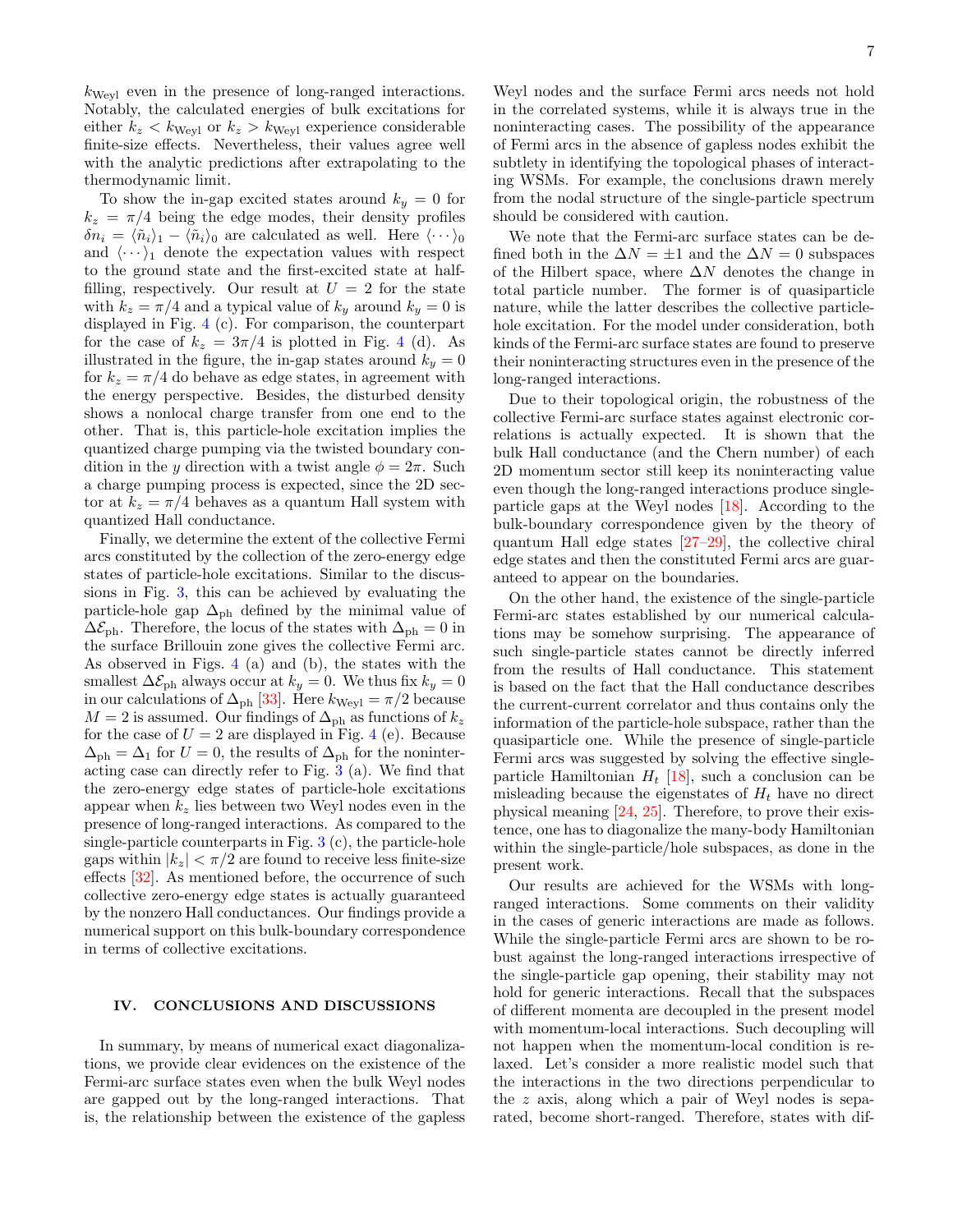ferent  $(k_x, k_y)$  get coupled. For such a model, the region between nodes can still be viewed as a stack of 2D interacting Chern insulators, if the Hall conductances of these 2D sectors remain quantized. After imposing the open boundary conditions, because of the couplings among states with different momenta along the boundaries, the effective model on the edges of these 2D systems will be described by the Luttinger-liquid theory  $[27-29]$  $[27-29]$ . This theory shows that the quasiparticle edge modes become gapped and the gapless edge modes must consist of the particle-hole collective excitations. As a consequence, we conclude that, in the generic cases, the singleparticle Fermi arcs can disappear, even though the collective ones remain topologically protected by nonzero Chern numbers. In addition, we stress that the stability of the collective Fermi arcs relies only on the topology in the particle-hole subspace and is irrelevant to the fact whether the single-particle gaps at the nodes are opened or not. That is, it is possible to have interacting WSMs hosting gapped nodes and with collective Fermi arcs on their surfaces.

Due to distinct characters in the single-particle and the collective Fermi arcs, one needs to measure differ-

- <span id="page-7-0"></span>[1] J. C. Budich and B. Trauzettel, [Phys. Status solidi RRL](http://dx.doi.org/10.1002/pssr.201206416) 7[, 109 \(2013\).](http://dx.doi.org/10.1002/pssr.201206416)
- [2] M. Hohenadler and F. F. Assaad, [J. Phys.: Conden.](http://dx.doi.org/10.1088/0953-8984/25/14/143201) Matt. **25**[, 143201 \(2013\).](http://dx.doi.org/10.1088/0953-8984/25/14/143201)
- [3] Z. Y. Meng, H.-H. Hung, and T. C. Lang, [Mod. Phys.](http://dx.doi.org/10.1142/S0217984914300014) Lett. B 28[, 1430001 \(2014\).](http://dx.doi.org/10.1142/S0217984914300014)
- <span id="page-7-1"></span>[4] S. Rachel, [Rep. Prog. Phys.](http://dx.doi.org/10.1088/1361-6633/aad6a6) 81, 116501 (2018).
- <span id="page-7-2"></span>[5] M. Z. Hasan, S.-Y. Xu, I. Belopolski, and S.-M. Huang, [Annual Review of Condensed Matter Physics](http://dx.doi.org/10.1146/annurev-conmatphys-031016-025225) 8, 289 [\(2017\).](http://dx.doi.org/10.1146/annurev-conmatphys-031016-025225)
- [6] B. Yan and C. Felser, [Annual Review of Condensed Mat](http://dx.doi.org/10.1146/annurev-conmatphys-031016-025458)ter Physics 8[, 337 \(2017\).](http://dx.doi.org/10.1146/annurev-conmatphys-031016-025458)
- [7] A. A. Burkov, [Annual Review of Condensed Matter](http://dx.doi.org/10.1146/annurev-conmatphys-033117-054129) Physics 9[, 359 \(2018\).](http://dx.doi.org/10.1146/annurev-conmatphys-033117-054129)
- <span id="page-7-3"></span>[8] N. P. Armitage, E. J. Mele, and A. Vishwanath, [Rev.](http://dx.doi.org/10.1103/RevModPhys.90.015001) Mod. Phys. 90[, 015001 \(2018\).](http://dx.doi.org/10.1103/RevModPhys.90.015001)
- <span id="page-7-4"></span>[9] X. Wan, A. M. Turner, A. Vishwanath, and S. Y. Savrasov, Phys. Rev. B 83[, 205101 \(2011\).](http://dx.doi.org/10.1103/PhysRevB.83.205101)
- <span id="page-7-5"></span>[10] W. Witczak-Krempa, M. Knap, and D. Abanin, [Phys.](http://dx.doi.org/10.1103/PhysRevLett.113.136402) Rev. Lett. 113[, 136402 \(2014\).](http://dx.doi.org/10.1103/PhysRevLett.113.136402)
- <span id="page-7-8"></span>[11] B. Roy, P. Goswami, and V. Juričić, [Phys. Rev. B](http://dx.doi.org/10.1103/PhysRevB.95.201102)  $95$ , [201102\(R\) \(2017\).](http://dx.doi.org/10.1103/PhysRevB.95.201102)
- [12] J. Carlström and E. J. Bergholtz, [Phys. Rev. B](http://dx.doi.org/10.1103/PhysRevB.97.161102)  $97$ , [161102\(R\) \(2018\).](http://dx.doi.org/10.1103/PhysRevB.97.161102)
- <span id="page-7-7"></span>[13] J. Carlström and E. J. Bergholtz, [Phys. Rev. B](http://dx.doi.org/10.1103/PhysRevB.98.241102) 98, [241102\(R\) \(2018\).](http://dx.doi.org/10.1103/PhysRevB.98.241102)
- <span id="page-7-9"></span>[14] S. Acheche, R. Nourafkan, and A.-M. S. Tremblay, [Phys.](http://dx.doi.org/10.1103/PhysRevB.99.075144) Rev. B 99[, 075144 \(2019\).](http://dx.doi.org/10.1103/PhysRevB.99.075144)
- <span id="page-7-10"></span>[15] L. Crippa, A. Amaricci, N. Wagner, G. Sangiovanni, J. C. Budich, and M. Capone, [Phys. Rev. Research](http://dx.doi.org/ 10.1103/PhysRevResearch.2.012023) 2, [012023\(R\) \(2020\).](http://dx.doi.org/ 10.1103/PhysRevResearch.2.012023)
- <span id="page-7-11"></span>[16] M. Laubach, C. Platt, R. Thomale, T. Neupert, and S. Rachel, Phys. Rev. B 94[, 241102\(R\) \(2016\).](http://dx.doi.org/ 10.1103/PhysRevB.94.241102)
- <span id="page-7-12"></span>[17] C. Wang, L. Gioia, and A. A. Burkov, *[Phys. Rev. Lett.](http://dx.doi.org/10.1103/PhysRevLett.124.096603)*

8

ent physical quantities to determine their existence. For example, the angle-resolved photoemission spectroscopy, which measures the single-particle spectrum functions, can be employed to observe only the single-particle Fermi arcs. To detect directly the collective Fermi arcs consisting of particle-hole excitations, more delicate arrangements are necessary. Recently, experimental techniques to reveal the momentum and energy dependent twoparticle correlations are proposed [\[34\]](#page-8-1). Due to the advances in experiments, it may be possible to observe collective Fermi arcs in the near future and then to verify our conclusions.

### Acknowledgments

We are grateful to Tobias Meng for useful discussions. Y.C.T. and M.F.Y. acknowledge support from the Ministry of Science and Technology of Taiwan under Grant No. MOST 108-2112-M-029-005 and 108-2811-M-005- 522, respectively.

124[, 096603 \(2020\).](http://dx.doi.org/10.1103/PhysRevLett.124.096603)

- <span id="page-7-13"></span>[18] T. Morimoto and N. Nagaosa, Sci. Rep. 6[, 19853 \(2016\).](http://dx.doi.org/10.1038/srep19853)
- <span id="page-7-14"></span>[19] T. Meng and J. C. Budich, [Phys. Rev. Lett.](http://dx.doi.org/10.1103/PhysRevLett.122.046402) 122, 046402 [\(2019\).](http://dx.doi.org/10.1103/PhysRevLett.122.046402)
- [20] C. Zhang and M. A. Zubkov, [J. Phys. A: Math. Theo.,](http://dx.doi.org/10.1088/1751-8121/ab81d4) [t](http://dx.doi.org/10.1088/1751-8121/ab81d4)o be published. (2020), [doi:10.1088/1751-8121/ab81d4.](http://dx.doi.org/10.1088/1751-8121/ab81d4)
- <span id="page-7-6"></span>[21] Y. Xu, J. Zhao, C. Yi, Q. Wang, Q. Yin, Y. Wang, X. Hu, L. Wang, E. Liu, G. Xu, L. Lu, A. A. Soluyanov, H. Lei, Y. Shi, J. Luo, and Z.-G. Chen, [arXiv:1908.04561](https://arxiv.org/abs/1908.04561) .
- <span id="page-7-15"></span>[22] Z. Wang and S.-C. Zhang, Phys. Rev. X 2[, 031008 \(2012\).](http://dx.doi.org/10.1103/PhysRevX.2.031008)
- <span id="page-7-16"></span>[23] Z. Wang and B. Yan, [J. Phys.: Conden. Matt.](http://dx.doi.org/10.1088/0953-8984/25/15/155601) 25, 155601 [\(2013\).](http://dx.doi.org/10.1088/0953-8984/25/15/155601)
- <span id="page-7-17"></span>[24] V. Gurarie, Phys. Rev. B **83**[, 085426 \(2011\).](http://dx.doi.org/10.1103/PhysRevB.83.085426)
- <span id="page-7-18"></span>[25] A. M. Essin and V. Gurarie, [Phys. Rev. B](http://dx.doi.org/10.1103/PhysRevB.84.125132) 84, 125132 [\(2011\).](http://dx.doi.org/10.1103/PhysRevB.84.125132)
- <span id="page-7-19"></span>[26] M.-F. Yang, Phys. Rev. B 100[, 245137 \(2019\).](http://dx.doi.org/10.1103/PhysRevB.100.245137)
- <span id="page-7-20"></span>[27] X. G. Wen, Phys. Rev. B 43[, 11025 \(1991\);](http://dx.doi.org/10.1103/PhysRevB.43.11025) [Int. J. Mod.](http://dx.doi.org/10.1142/S0217979292000840) Phys. B 6[, 1711 \(1992\).](http://dx.doi.org/10.1142/S0217979292000840)
- [28] S. R. Renn, *Phys. Rev. B* 52[, 4700 \(1995\).](http://dx.doi.org/10.1103/PhysRevB.52.4700)
- <span id="page-7-21"></span>[29] D. Yoshioka, The Quantum Hall Effect, (Springer, Berlin, 2002), Sec. 8.2.2.
- <span id="page-7-22"></span>[30] W. P. Su, J. R. Schrieffer, and A. J. Heeger, [Phys. Rev.](http://dx.doi.org/10.1103/PhysRevLett.42.1698) Lett. 42[, 1698 \(1979\).](http://dx.doi.org/10.1103/PhysRevLett.42.1698)
- <span id="page-7-23"></span>[31] This choice is employed in order to simplpfiy the expression of the effective one-dimensional model in Eq. [\(5\)](#page-2-1). The conventional form (say, employed in Ref. [\[14\]](#page-7-9)),  $h(\mathbf{k}) = (\sin k_x, \sin k_y, M - \cos k_x - \cos k_y - \cos k_z), \text{ can}$ be recovered by the rotation in the (pesudo-)spin space such that  $\sigma_x \to \sigma_z$ ,  $\sigma_y \to \sigma_x$ , and  $\sigma_z \to \sigma_y$ .
- <span id="page-7-24"></span>[32] In the noninteracting case, the finite-size gap of the Fermi-arc states is expected to vanish exponentially with the system size  $L$ . This is because the gap opening comes from the mixing of the edge states at opposite ends and these edge modes decay into the bulk exponentially. Our